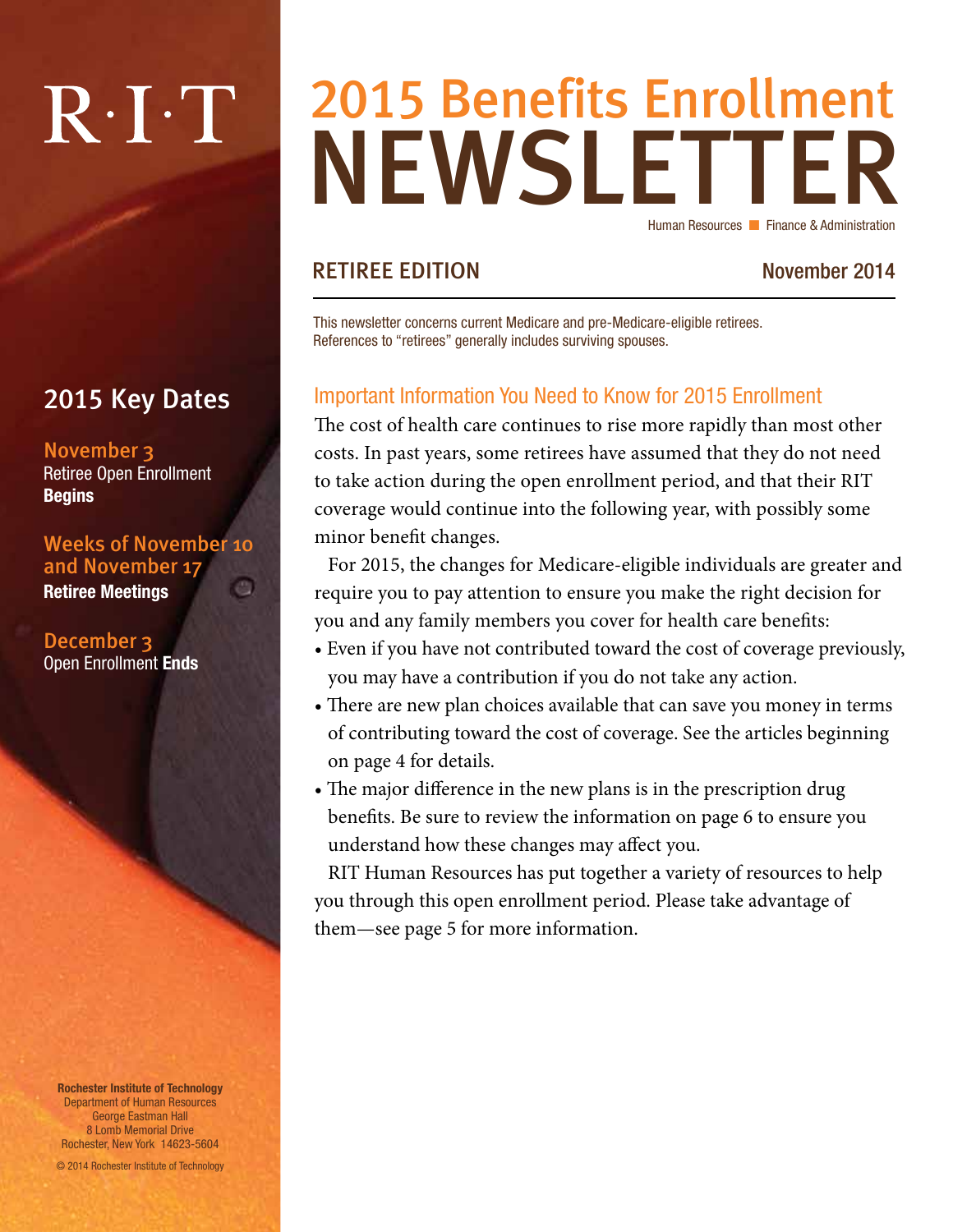# 2015 Open Enrollment News

## ACTION NEEDED DURING ENROLLMENT, IF YOU WANT TO:

- Enroll, cancel, or change your medical coverage
- Enroll, cancel, or change your vision care coverage
- Enroll or cancel your participation in the legal services plan



### CHANGE IN FAMILY/EMPLOYMENT STATUS

If you have a qualified family or employment status change during the year (e.g., spouse gains or loses employment), you are eligible to make a mid-year change, as long as you notify RIT's Human Resources within 31 days of the event. Otherwise, you must wait until the

next annual Open Enrollment. The event must be consistent with the change you want to make. If you move into or out of the Rochester area during the year, you can make a change in your medical plan at that time.

### NEW FOR 2015

You will be billed for your Vision Care and/or Legal Services Plan coverage; you will no longer have to pay for the coverage for the entire year. Refer to page 11 for more details.

**Note:** *If you or your spouse becomes eligible for Medicare during the year, the Medicare-eligible person will elect a new plan about three months before Medicare eligibility. The change does not need to be made during the enrollment period.*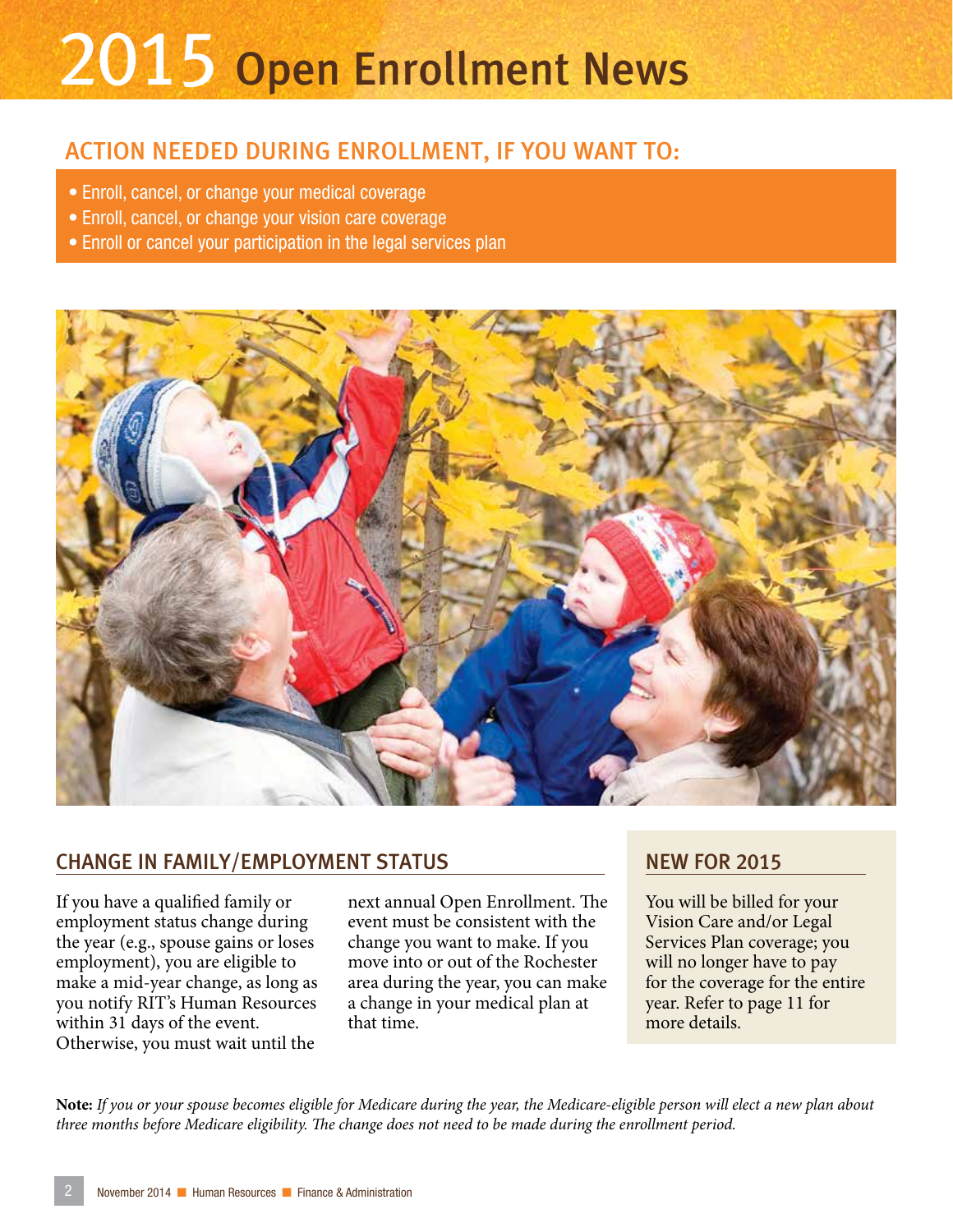## Retiree Meetings

### RETIREE MEETINGS

We sent retirees an invitation to the upcoming retiree meetings. **Please note the new location for meetings this year.** All meetings will be held at the **RIT Inn and Conference Center**, located at 5257 West Henrietta Road, Henrietta. You can park and enter at the rear of the building.

RIT Human Resources staff members will be available along with representatives from Medicare Blue Choice and Preferred Gold.

#### NEW NAME FOR RIT'S BILLING ADMINISTRATOR

RIT's billing administrator (EBS-RMSCO) now has a new name: **Lifetime Benefit Solutions, Inc.** It is in the process of changing its branding to reflect the new name and logo.

#### ANNUAL RETIREE PICNIC

**Gordon Field House, Wednesday, June 13, 2015.** Mark your calendars for the Annual RITiree Picnic. Look for your invitation in the mail next spring. We hope to see you there!

| <b>Meeting Schedule</b> |                           |                    |                                         |  |  |  |
|-------------------------|---------------------------|--------------------|-----------------------------------------|--|--|--|
| #                       | <b>Date</b>               | <b>Time</b>        | <b>Location</b>                         |  |  |  |
| 1                       | Mortia - D                | CLOSED             | RIT Inn and 3 rat P nce                 |  |  |  |
| 2                       | Wednesday,<br>November 12 | $6 - 8 p.m.$       | <b>RIT Inn and Conference</b><br>Center |  |  |  |
| 3                       | C Vo Chief 14             | <b>12009EP</b>     | RIT Inn and Sunt P nce                  |  |  |  |
| 4                       | Monday,<br>November 17    | $1:30 - 3:30$ p.m. | <b>RIT Inn and Conference</b><br>Center |  |  |  |



If you want to sign up for a session please follow these instructions: **1. Send an e-mail to benefits@rit.edu**

OR

**2.Call the RSVP Hot Line at (585) 475-5877/V and leave a message.** When you RSVP, please be sure to include:

- The session number you would like to attend,
- Your name,
- Whether your spouse/partner will be attending with you, and
- Your phone number.
- You will not be contacted unless there is a need to reschedule.

*A sign language interpreter will be provided upon request, subject to availability. To make a request, send an e-mail to benefits@rit.edu or call (585) 475-2652/V.*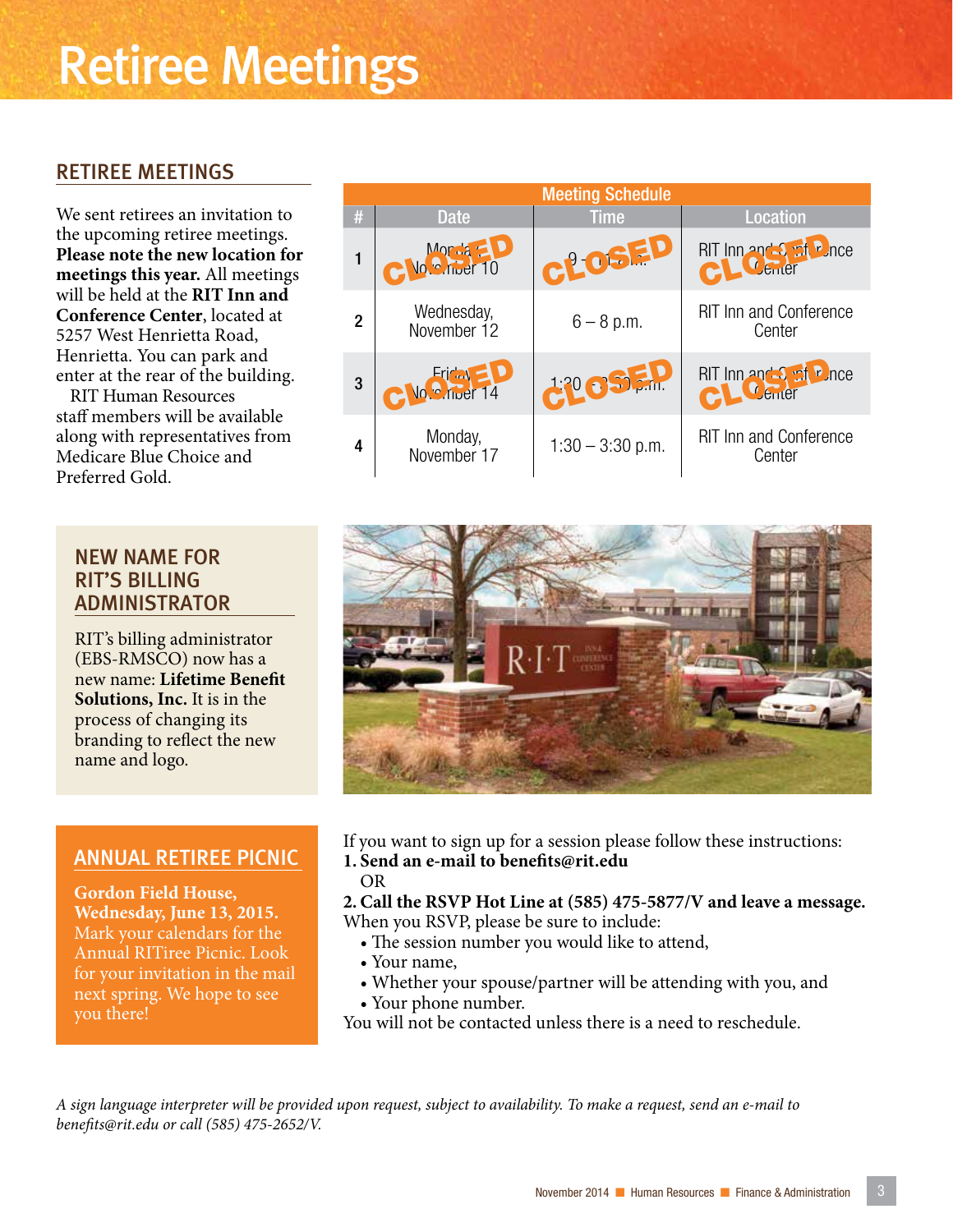#### IMPORTANT NEWS ABOUT MEDICAL PLANS FOR OUR MEDICARE RETIREES

Health care continues to dominate the news, including the ever-rising cost. RIT's retiree medical plans are not immune. Both the Excellus BlueCross BlueShield and MVP Healthcare plans in the Rochester area have significant premium increases for 2015. In fact, overall the increase is much larger than any we have seen in many years. We are seeing large increases for the coverage outside Rochester as well.

One reason for the increases is that the federal government is decreasing subsidies it provides to Medicare Advantage Plans to help pay for the new coverage being offered under the Affordable Care Act (ACA, also known as health care reform). In addition, the insurers tell us that plan utilization has increased much more than expected in 2013 and 2014, and this translates to a need for higher premiums.

We try to balance the affordability for RIT and for retirees for both premium contributions and out-ofpocket costs for medical services and prescription drugs. As you have heard before, RIT is trying to make this offering sustainable. In order to do this, we need to make changes for 2015, for both retirees who live in the Rochester area and those who live in other areas.

## RIT'S PHILOSOPHY

RIT has a commitment to providing retirees with access to a good-quality health care program. This requires flexibility to be able to respond to changes in the health care marketplace.

We understand large cost increases and benefit changes are difficult for retirees to absorb. We hope you understand RIT is striving to balance the affordability needs of retirees with the needs of our students to pay affordable tuition. We believe we have developed a reasonable approach by providing you a choice of plans with different levels of contribution and benefits, so you can decide what will work best for your own situation.

RIT will continue to explore alternative opportunities to try to keep coverage affordable—for both you and the university.

### IN ROCHESTER

**Existing Plans**—In 2015, we will continue to offer the existing Medicare Blue Choice and Preferred Gold plans, with their annual plan-required changes (see page 6 for a description of these changes). For those who pay toward the coverage, you will see that there will be a large increase in the retiree contribution amount for the existing plans. For the Grandfathered Retirees (those who have not previously paid for Medicare Blue Choice), there will be a contribution required in 2015 for the existing plans. But it is possible that the two existing plans are richer than your health care needs; you may want to consider one of the new plans being offered for 2015.

**New Plans**—For 2015, we are adding two new plans to our offering that will cost retirees less in the monthly premium contribution. RIT's contribution will be based on the premium for the new Medicare Blue Choice plan; grandfathered retirees will not pay for this new plan. It is important to note that there are some benefit differences compared to the existing plans, especially in the prescription drug coverage. See the description below regarding prescription drug coverage with a "coverage gap," also known as the "donut hole."

The 2015 plan offerings in the Rochester area will be the following:

- **• Medicare Blue Choice Plan 4**  *(current plan with required changes)*
- **• Medicare Blue Choice Plan 5** *(new plan)*
- **• Preferred Gold HMO POS Option 1**  *(current plan with required changes)*
- **• Preferred Gold HMO POS Option 2** *(new plan)*

**Note:** *There are some retirees who remain in the previously offered Medicare BlueCross BlueShield Comprehensive plan. While frozen to new entrants, this coverage continues to be available to those already enrolled. However, you may want to consider one of the Medicare Advantage plans as an alternative.*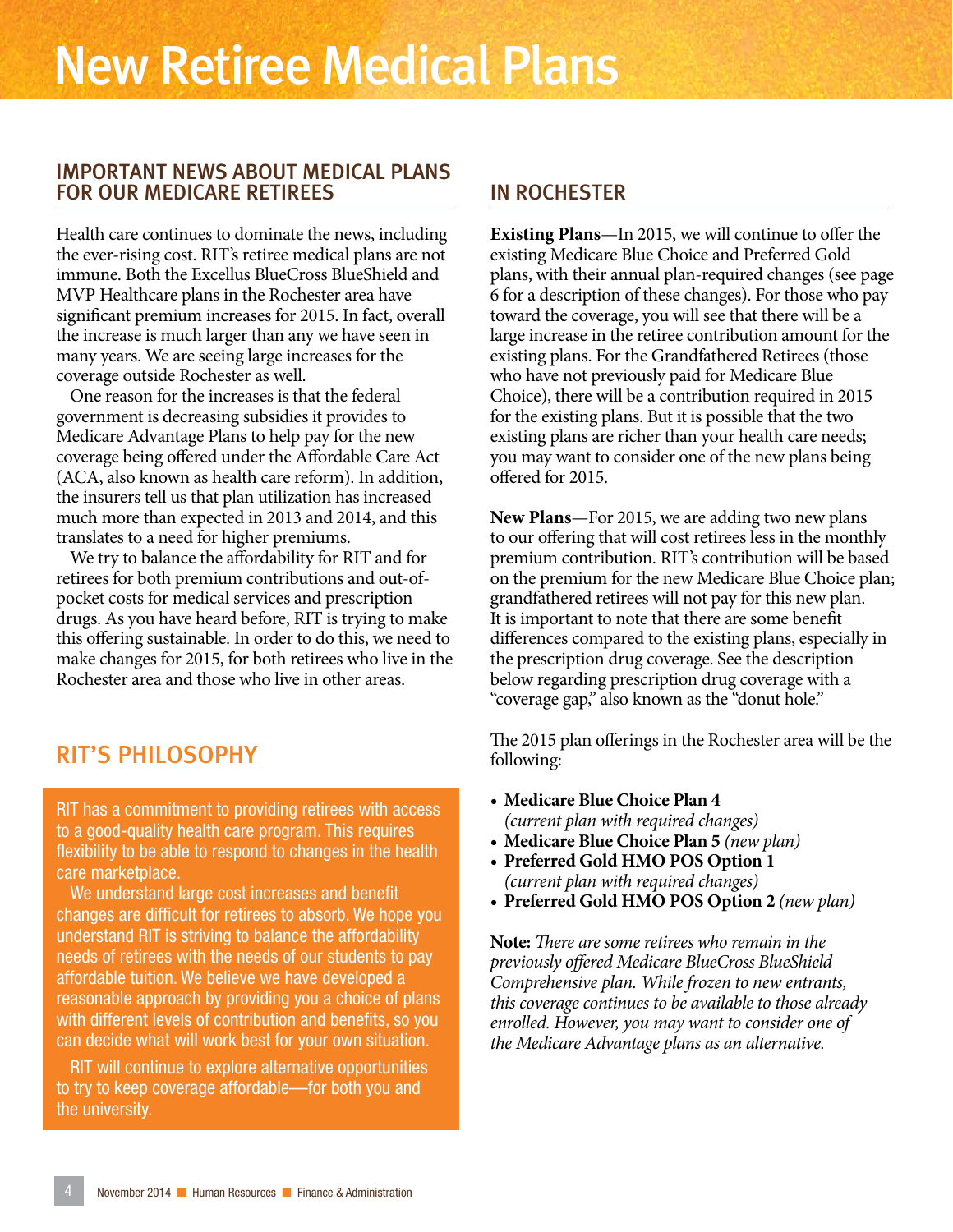### OUTSIDE THE ROCHESTER AREA

**Existing Plans**—In 2015, we will continue to offer the existing Medicare Advantage Blue PPO to those who live in parts of the country where this plan is available; this is the plan that was newly introduced for 2014. For those who live in areas where this plan is not available, the Medicare Blue PPO plan will continue to be offered. If you are newly eligible for the Medicare Advantage Blue PPO for 2015 (because it was previously not available in your area), we will notify you in a separate mailing sent to your home. Due to the larger than normal premium increases for 2015, as in Rochester, we are introducing two new plans. For the Grandfathered Retirees (those who have not previously paid for the Blue PPO coverage), there will be a contribution required for the existing plans in 2015. But it is possible that you do not need this richer prescription drug coverage. You may want to consider the new Blue PPO offering available in your area.

**New Plans**—For 2015, we will offer the same PPO medical plans with a choice of two prescription drug options. One option will be the current drug plan. The other option will be a Medicare Part D drug plan with the "coverage gap" or "donut hole," described below. RIT's contribution will be based on the plan with the Medicare Part D coverage with the Rx coverage gap. Grandfathered retirees will not pay for this new plan.

The 2015 plan offerings outside the Rochester area will be the following:

- **• Medicare Advantage Blue PPO** *(current plan)*
- **• Medicare Advantage Blue PPO with Rx coverage gap** *(new plan)*
- **• Medicare Blue PPO** *(current plan)*
- **• Medicare Blue PPO with Rx coverage gap** *(new plan)*

**Note:** *There are some retirees who remain in the previously offered Medicare BlueCross BlueShield Comprehensive plan. While frozen to new entrants, this coverage continues to be available in 2015 to those already enrolled. However, you may want to consider the Blue PPO plan in your area as an alternative.*

### FOR ALL MEDICARE-ELIGIBLE RETIREES

**Resources to Assist You**—To help you understand how the contribution changes impact you specifically, we have enclosed personalized information showing the premium contribution information for the various plans. You will also find a 2015 *Medical Benefits Comparison Book* to help you review the benefit differences among the plan offerings, and worksheets to assist you in comparing different plans based on your projected health needs. We have also enclosed the enrollment forms you would need to complete if you decide to make a change.

Refer to Help Choosing Your 2015 Medical Plan on page 8 for some additional guidance in choosing the best plan for you.

**Please note:** *Your Medicare-eligible spouse/partner must be enrolled in the same plan that you are enrolled in.*

### OTHER ALTERNATIVES

In 2014, a few retirees found plans that better met their needs on a direct bill basis with Excellus BlueCross BlueShield or MVP. While RIT does not contribute toward the cost of these direct bill plans, retirees found that they were able to purchase coverage that met their individual needs for less money than the retiree contribution would have been for the RIT coverage.

If you decide a direct bill plan will work better for you than one of the plans offered by RIT, let us know so we can send you the form to cancel your RIT coverage as of January 1. RIT's rules allow you the opportunity each year, during open enrollment, to rejoin the RIT plans for the coming year. You would just need to let us know on a timely basis if you wanted to rejoin for a future year.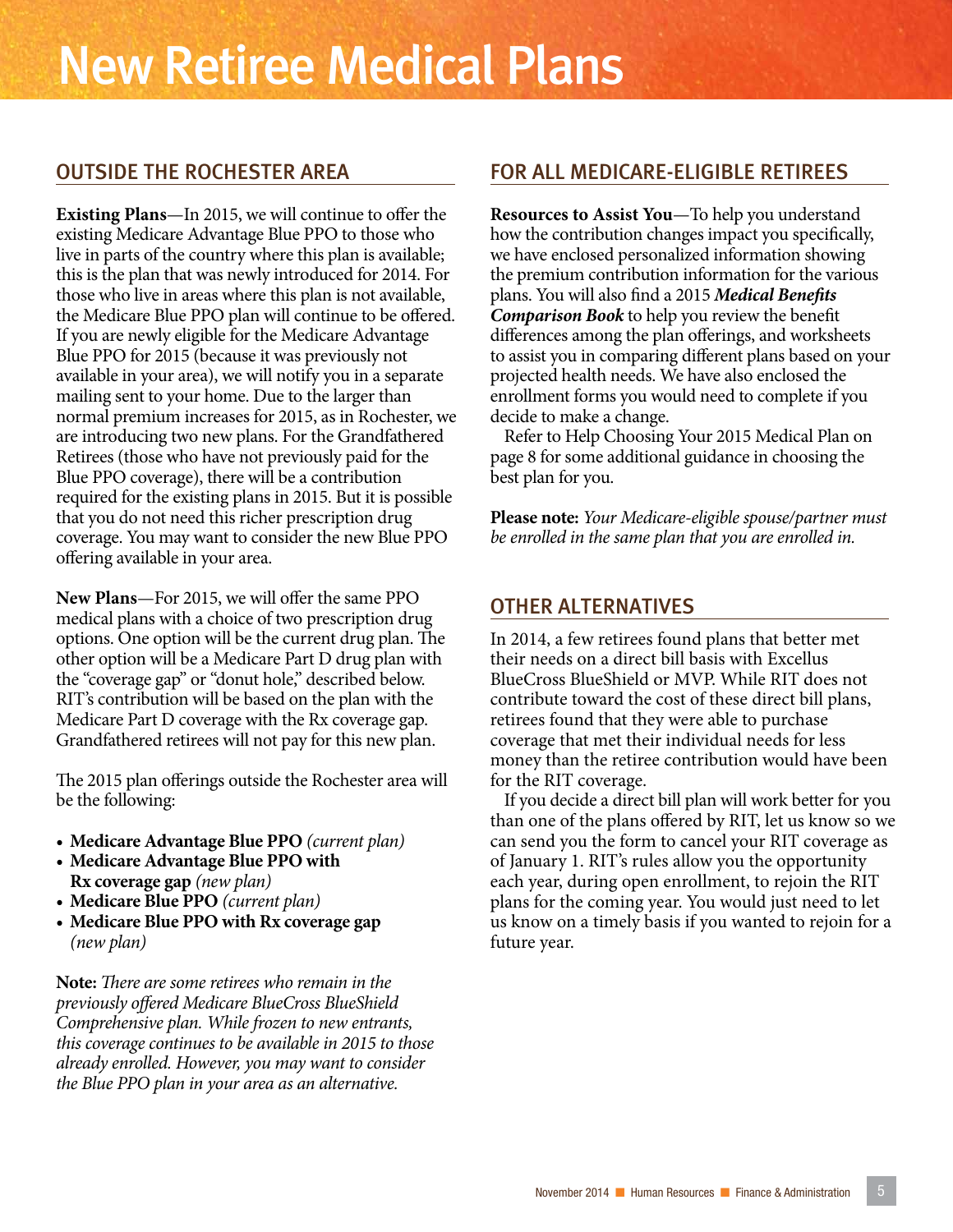## Prescription Drug Information

#### PRESCRIPTION DRUG PLAN WITH A "DONUT HOLE" (COVERAGE GAP)

The new plans being offered in and out of the Rochester area each have a feature in the prescription drug portion of the plan called a coverage gap, or more commonly called the "donut hole." This is a standard feature of Medicare Part D plans that RIT previously has not had in its retiree plans. However, since prescription drugs constitute such a high portion of health care costs for Medicare-eligible individuals, adding the Medicare Part D coverage gap is a way to reduce the premium cost of coverage.

Here is how the coverage gap works in 2015. There are three separate parts to the benefit, with each administered on a calendar-year basis.

**1. Initial Coverage Limit**—You pay the applicable copay at the pharmacy and your insurance plan pays the remaining cost for each covered drug until the combined total amount that you and the plan pay reaches \$2,960.

- **2. Coverage Gap**—Once you and your insurance plan have spent \$2,960 for covered drugs, you are in the "coverage gap," also known as the "donut hole." You will pay 45% of the cost for brand name and 65% of the cost for generic prescription drugs while you are in the coverage gap.
- **3. Catastrophic Coverage**—Once costs total \$4,700 during the Initial Coverage Limit and the Coverage Gap, you move into the "catastrophic coverage" for the remainder of the calendar year. In this part, you will pay copays of \$2.65 for generic and \$6.60 for brand-name drugs (or 5%, whichever is greater) for a 30-day supply. The insurance plan will cover the remainder of the cost.

*Once the next January 1 arrives, you will restart with #1, Initial Coverage Limit, described above.*

#### EPIC: HELP PAYING FOR YOUR PRESCRIPTION MEDICATIONS IN NEW YORK STATE

If you qualify by income, you may want to consider EPIC to supplement your prescription drug coverage under one of the new plans RIT is offering for 2015. The following information is taken from the EPIC website.

Elderly Pharmaceutical Insurance Coverage (EPIC) is a New York state program for seniors administered by the Department of Health. It helps more than 250,000 income-eligible seniors aged 65 and older to supplement their out-of-pocket Medicare Part D drug plan costs. Seniors can apply for EPIC at any time of the year and must be enrolled or eligible to be enrolled in a Medicare Part D drug plan to receive EPIC benefits and maintain coverage.

EPIC provides secondary coverage for Medicare Part D and EPIC-covered drugs purchased after any Medicare Part D deductible is met. Note: The plans RIT is offering for 2015 do NOT have deductibles. EPIC also covers approved Part D-excluded drugs once a member is enrolled in Part D.

EPIC has two plans based on income. The Fee Plan is for members with income up to \$20,000 if single or \$26,000 if married. The Deductible Plan is for members with incomes ranging from \$20,001 to \$75,000 if single or \$26,001 to \$100,000 if married.

It is easy to join the program. Just complete the application and mail or fax it to EPIC. No documentation is required. EPIC verifies information with the Social Security Administration and the New York State Department of Taxation and Finance.

Detailed information about eligibility, how the plans work, what is covered, how EPIC and Medicare Part D work together, and how to apply is available at the New York State Department of Health website at https://www. health.ny.gov/health\_care/epic/ index.htm. If you prefer you can call them. EPIC operates a toll-free helpline that is available from 8:30 a.m. – 5 p.m., Monday – Friday. Call 1-800-332-3742 (TTY 1-800- 290-9138) for more information or to request an application.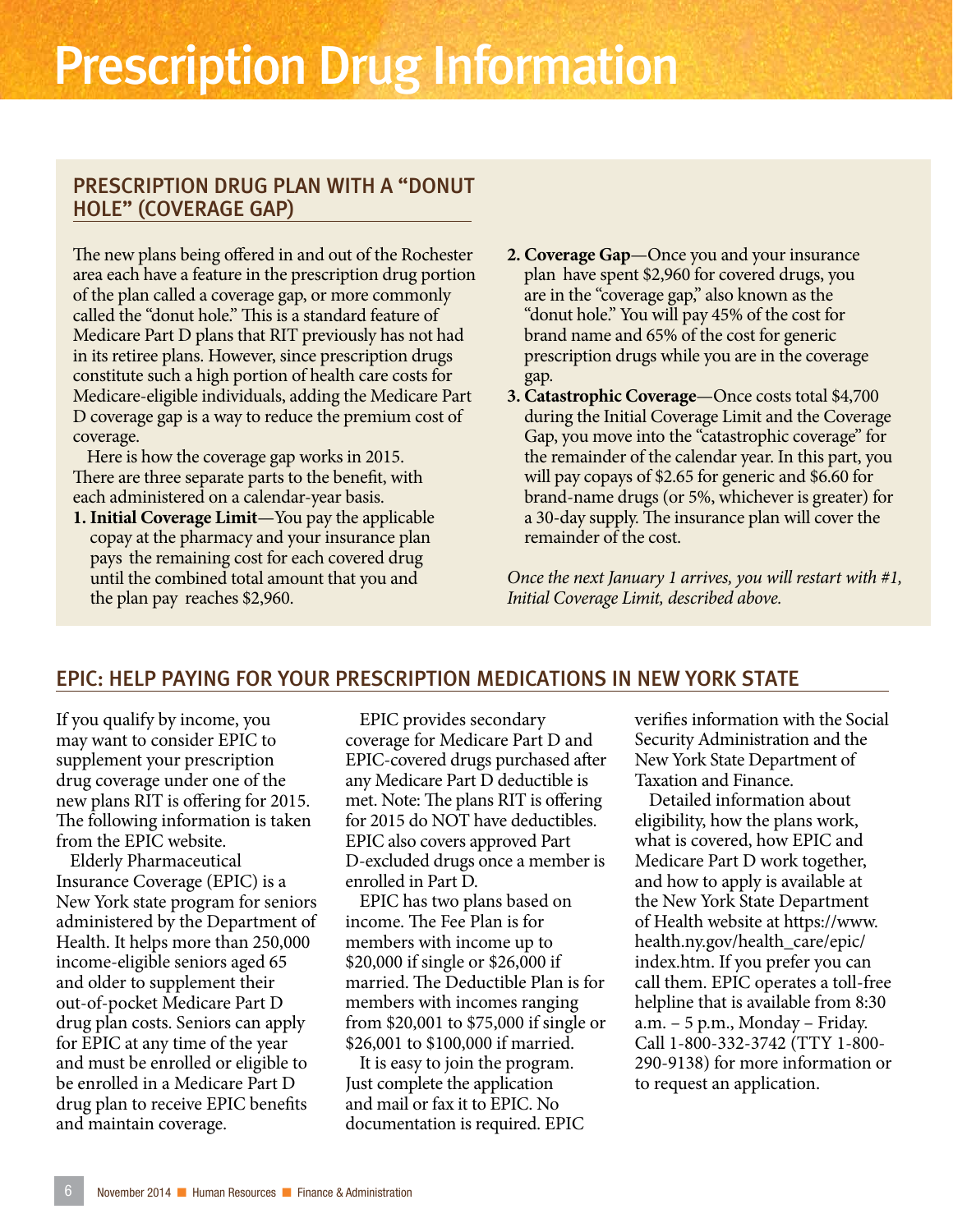## Benefit Changes 2015

### 2015 BENEFIT CHANGES IN CURRENT MEDICARE PLANS IN ROCHESTER

**We have been notified by Excellus BlueCross BlueShield and MVP HealthCare that the Medicare plans we currently offer to our Rochester area retirees will have several benefit changes.**

#### MEDICARE BLUE CHOICE

#### **Diabetic supplies:**

In 2015, the copay for a 30-day supply will be \$10, lower than the 2014 copay of \$20.

#### **Inpatient hospitalization copay:**

The copay will remain at \$250, but there will be a maximum of three copays per calendar year in 2015, instead of two, as in 2014.

#### **Emergency room copay:**

In 2014, the copay is \$50; in 2015 it will be \$65. In both years, this copay is waived if you are admitted to the hospital (the hospital copay would apply).

#### **Ambulance copay:**

In 2014, the copay is \$50; in 2015 it will be \$65.



#### MVP PREFERRED GOLD

#### **Hearing exam:**

In 2014, there is a \$30 copay for a routine hearing exam; in 2015, a hearing exam is covered only for purchase of a hearing aid, although the copay remains at \$30.

#### **Diabetic glucose monitoring strips:**

In 2014, you pay 10% for diabetic supplies; for 2015, when purchased at a preferred vendor, you will pay 10%; when purchased at a non-preferred vendor, you will pay 20%.

#### **Skilled nursing facility:**

There will no longer be a required three-day hospital stay in order to have coverage at the skilled nursing facility.

#### **Prescription drug copays:**

You will pay 20% of the cost for prescription drugs that are covered under Medicare Part B (such as those dispensed during a hospitalization), rather than a \$30 copay.

#### 2015 BENEFIT CHANGES FOR MEDICARE ADVANTAGE BLUE PPO FOR MEDICARE-ELIGIBLE RETIREES OUTSIDE THE ROCHESTER AREA LIVING IN AN AREA THAT PARTICIPATES

**Excellus BlueCross BlueShield has notified RIT that the following benefit changes will apply to the Medicare Advantage Blue PPO beginning January 1, 2015. This is the Medicare Advantage plan first introduced for 2014 for people who reside in areas where there are participating providers in this plan.**

#### **Diabetic supplies:**

In 2015, the copay for a 30-day supply will be \$10, lower than the 2014 copay of \$20.

#### **Inpatient hospitalization copay:**

The copay will remain at \$250, but there will be a maximum of three copays per calendar year in 2015, instead of two, as in 2014.

#### **Emergency room copay:**

In 2014, the copay is \$50; in 2015 it will be \$65. In both years, this copay is waived if you are admitted to the hospital (the hospital copay would apply).

#### **Ambulance copay:**

In 2014, the copay is \$50; in 2015 it will be \$65.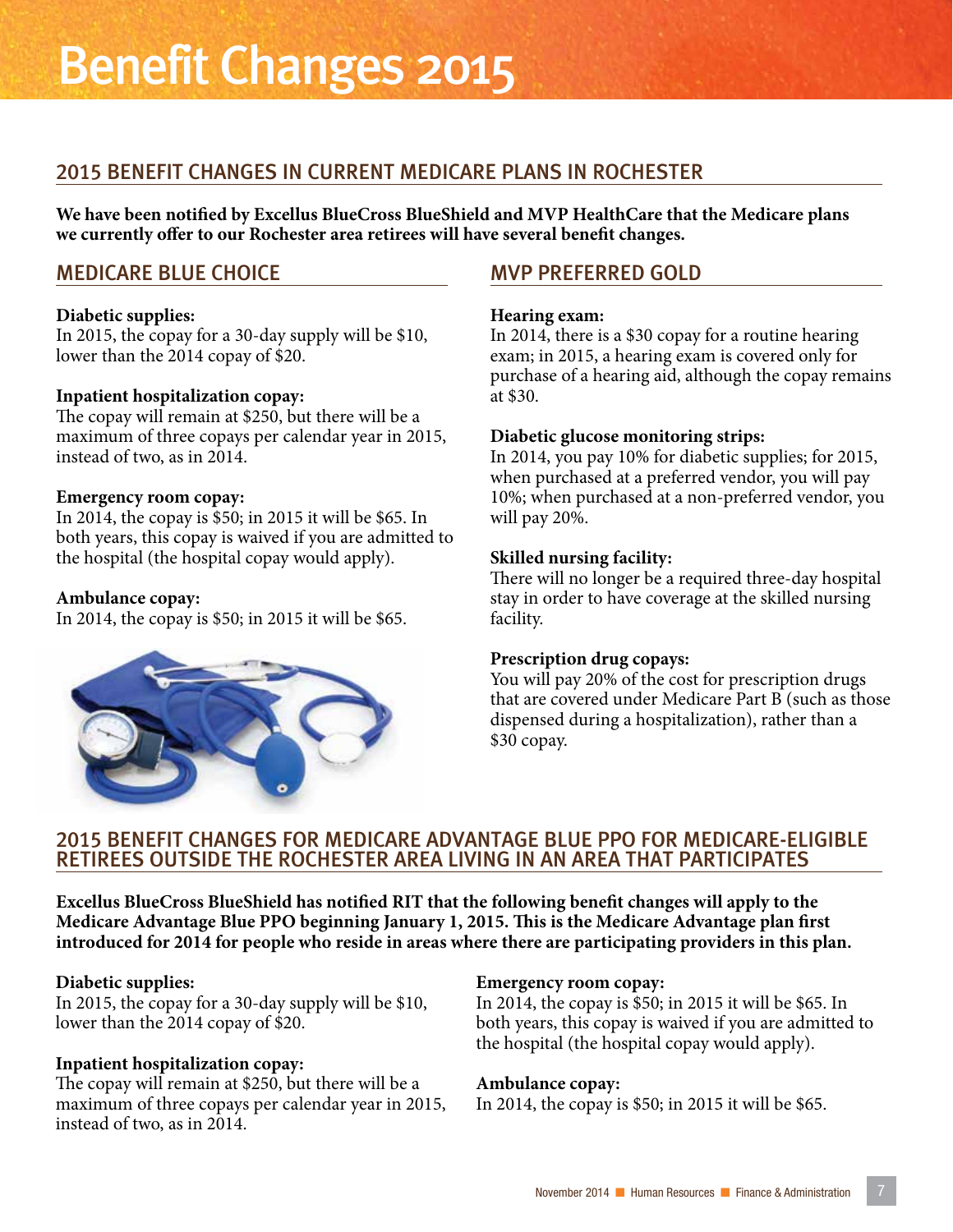## Help Choosing Your Plan



#### HELP CHOOSING YOUR PLAN

We understand that some may be concerned about the changes we described on pages 4 and 5. RIT is committed to helping you make an informed choice for your 2015 coverage. Without a crystal ball, you won't know for sure which plan is the right one, but you can make the best choice you can based on what you do know about your expected medical and prescription drug needs.

To make this decision, you need to consider not only how much you pay for the coverage, but also how much you pay out of pocket for the

service or medication. Remember, the plan with the lowest premium contribution may not be the lowest cost plan for you on an overall basis; it really depends on the services and prescription drugs you need.

The enclosed worksheets can help you work step-by-step to make your plan decision for 2015. One side is called Medical Needs Worksheet; the other side is called Medical Plan Cost Comparison Worksheet. You will also find these worksheets in Excel (the spreadsheet will do the math for you!) in the open enrollment section of our website

at www.rit.edu/benefits. Use the worksheet with the enclosed *Medical Benefits Comparison Book* to determine which plan is best for you based on the information you have today.

Please note that the medical coverage is exactly the same for the two Preferred Gold plans, the Medicare Advantage Blue PPO and the Medicare Blue PPO; there are a few copay differences between the two Medicare Blue Choice plans. Refer to the 2015 *Medical Benefits Comparison Book* in your packet for more detailed information.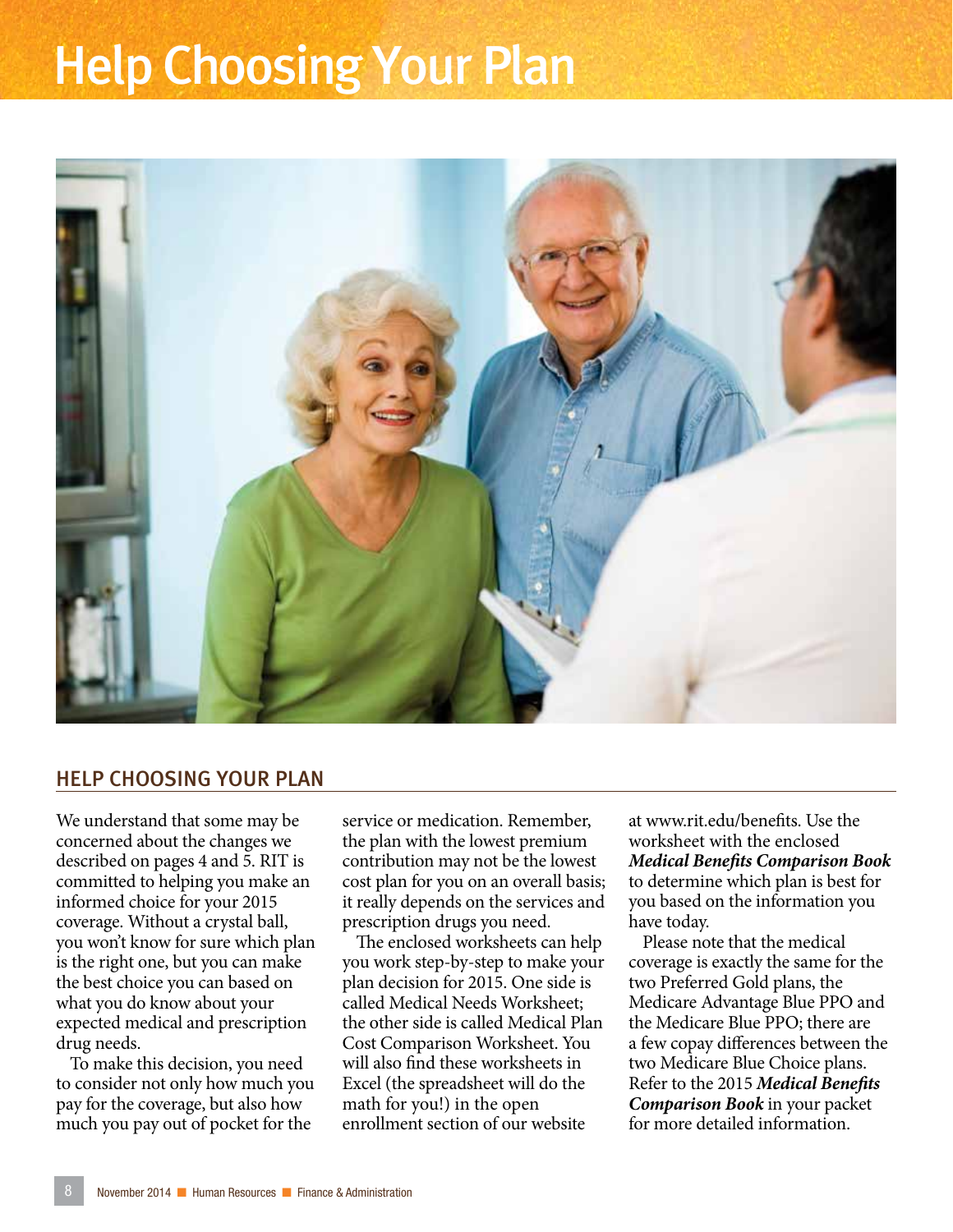## Dental Coverage Survey



#### SURVEY ABOUT RETIREE DENTAL COVERAGE—WE NEED YOUR FEEDBACK

Every year, several retirees inquire about RIT offering a retiree dental plan. Some of you may remember that we did offer a retiree dental plan about 15 years ago and retirees paid the full premium for the coverage. However, we had to cancel the offering after the first year because only about 25 retirees enrolled.

While some retirees have expressed an interest in retiree dental, we need to know if enough retirees would actually elect coverage if it were offered. Therefore, we have developed a survey you can complete, if interested. Go to **https://clipboard. rit.edu** and enter the survey ID **292EB141** in the Take a Survey box. If you do not have access to a computer, please contact your benefits representative (see last page of newsletter) and we will send you a paper survey to complete and return to RIT Human Resources. **Surveys must be completed by Wednesday, December 3, 2014.**

If RIT does offer coverage, it is important to understand several things:

1. There would likely need to be a minimum number of participants (typically required by insurance companies); if there are not enough participants, the coverage, as in 2001, won't be viable.

2. The retiree would pay the full premium. With the cost of retiree medical continuing to increase significantly, RIT cannot absorb any additional benefit costs.

3. The plan would have a lockin feature. If you do not enroll for 2016, you would not be able to enroll in a future year. Likewise, if you enroll in 2016 and later cancel coverage, you would not be able to re-enroll in a future year. New entrants would be only new retirees.

4. Retirees would be billed monthly for the premium for the coverage. Coverage would be canceled for nonpayment and the retiree would not be able to re-enroll.

It is also important to understand that if you would like RIT to offer a retiree dental plan, you should complete the survey. If the survey results do not make the case for offering retiree dental coverage (i.e., too few surveys are completed and/ or there is little interest), RIT will not offer the coverage.

We will let you know the results of the survey in the fall of 2015 during the open enrollment period.

#### IMPORTANT

If you are interested in retiree dental coverage, it is imperative that you complete the survey. A small number of responses or too few responses that indicate interest will mean that RIT will not offer retiree dental coverage for 2016.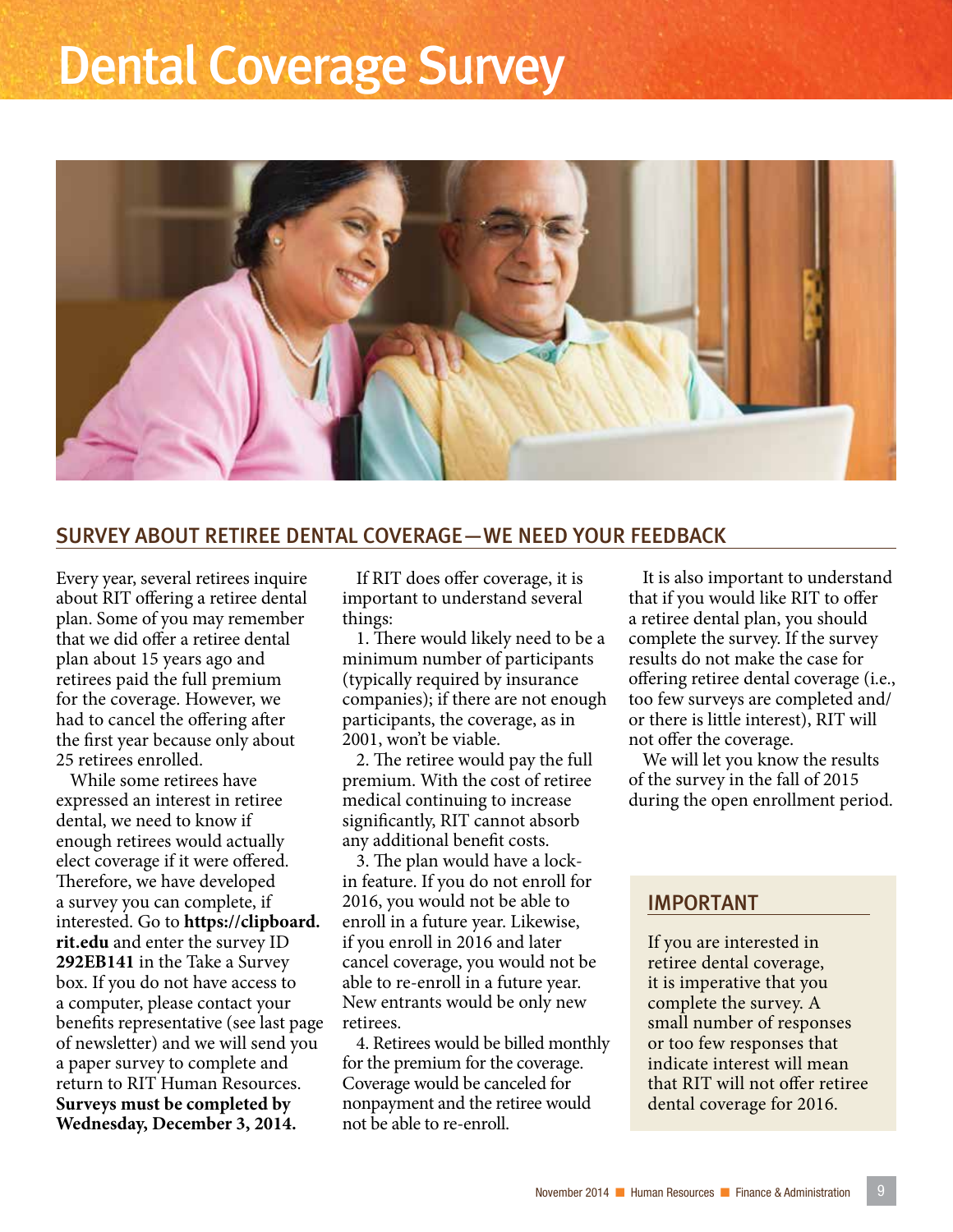#### ENROLL ONLY DURING THE OPEN ENROLLMENT PERIOD:

As an RIT retiree, you are eligible for a number of additional benefits and services summarized as follows. For details, contact the vendors directly (see back cover of newsletter for contact information) and/or refer to the HR website at www.rit.edu/benefits.

If you participate in the Group Legal Services plan and/or the Vision Care plan in 2014, your coverage will automatically continue in 2015. If you do not want to participate in 2015, check the appropriate box on the enclosed 2015 Retiree Benefits Open Enrollment Form, sign and date the form, and return to RIT Human Resources by Wednesday, December 3, 2014.

#### **Group Legal Services**

Provided by Hyatt Legal Plans, this benefit provides many personal legal services nationwide through a panel of carefully selected participating attorneys. Covered services include debt matters, defense of civil lawsuits, document preparation and review, real estate matters, traffic ticket defense, and wills and estate planning. The monthly premium contribution is \$18.76.

#### **Vision Care Plan**

This national coverage is provided by VSP and is separate from the medical plan enrollment. Refer to enclosed flyer for details. The monthly premium contribution is \$10.02 for individual, \$20.01 for two person, and \$32.22 for family.

#### ENROLL AT ANY TIME:

#### **Long Term Care Insurance**

RIT offers this coverage to employees, retirees, and their extended family members at group rates. Provided through MedAmerica Long Term Care Insurance Company, the coverage protects against the significant cost of care due to chronic medical conditions, disabling accidents and injuries, or simply from the complications of growing older. This plan is subject to evidence of insurability.

#### **Personal Insurance**

RIT offers employees and retirees an opportunity to purchase auto, homeowners, and other kinds of

personal insurance at group rates. The insurance is provided by MetLife Group Property & Casualty, one of the largest underwriters of employer-sponsored insurance programs. While rates are not guaranteed, typical savings in this program are between 10-20 percent off Metropolitan's retail insurance rates.

#### **Pet Insurance**

Offered at a group discount through VPI, this medical insurance for your pets covers thousands of medical problems and conditions related to accidents or illnesses (even cancer) for dogs, cats, birds, ferrets, rabbits, reptiles, and other exotic pets. You have the freedom to visit any licensed veterinarian, even when you're away from home.

#### RIT SERVICES AND DISCOUNTS

#### **Tuition Waiver**

You and your eligible family members continue to be eligible for Tuition Waiver (courses taken at RIT).

#### **Access Privileges to RIT Facilities**

By using your Retiree ID Card, you have access privileges to RIT facilities and services such as the Student Life Center and Wallace Library.

#### **RIT E-Mail**

Your RIT e-mail account remains active provided you stay "connected" with RIT (e.g., attend the annual RITiree picnic and/or other RIT functions, volunteer, etc.). From the first time your e-mail account is activated, you will receive an annual e-mail notice from ITS confirming you want to continue your account. To keep the account, simply follow the instructions in the e-mail.

#### **Barnes & Noble @ RIT**

Show your RIT Retiree ID Card and get a 10% discount on most items.

#### **RARES**

This not-for-profit organization provides over 400 discounts on local, regional, and national products and services. The ID number for 2015 is 20152395.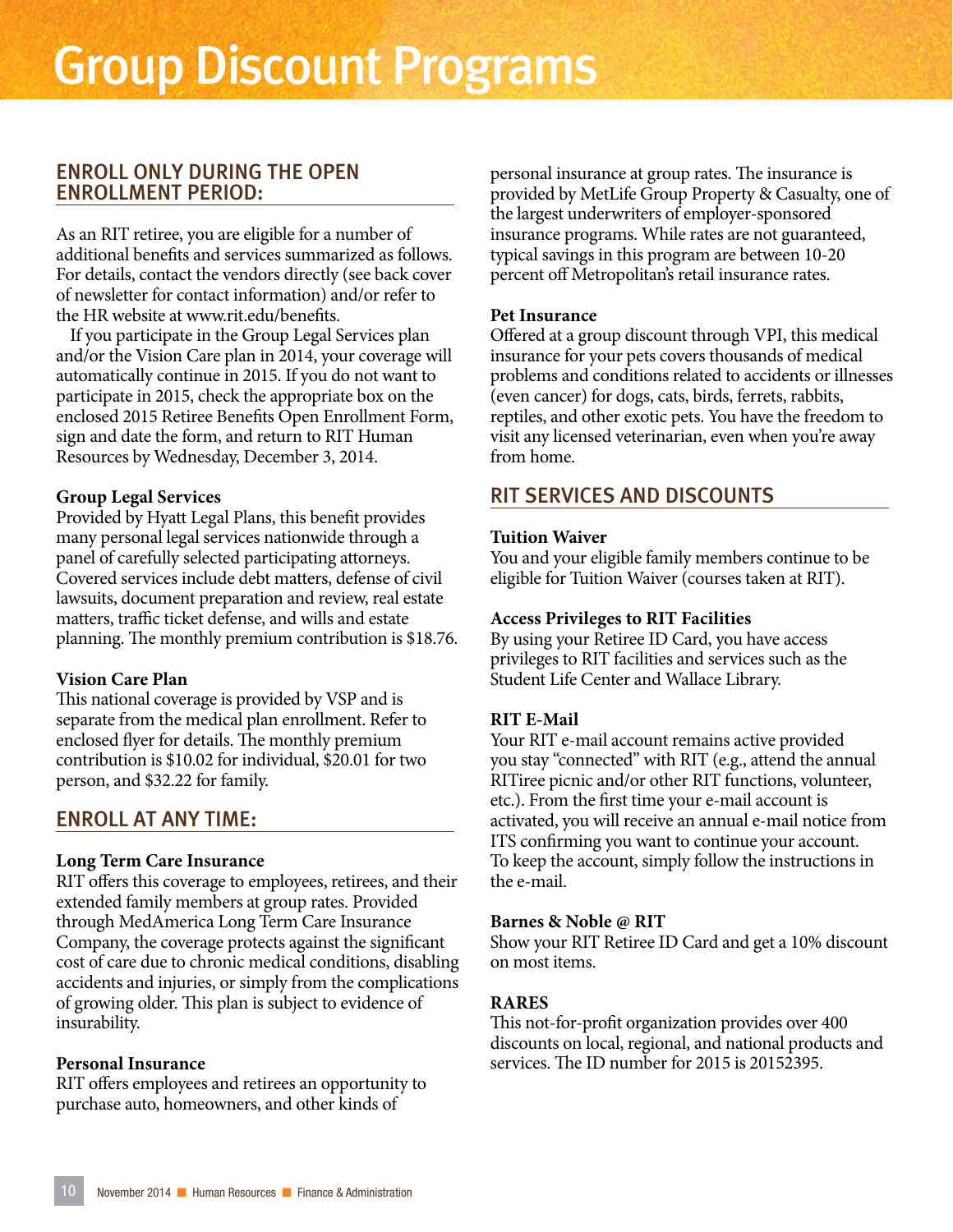## Expanded Retiree Billing



#### EXPANDED RETIREE BILLING CAPABILITIES FOR VISION CARE AND LEGAL SERVICES PLAN

We are happy to announce a change in how you pay for your Vision Care coverage and/or Legal Services plan coverage. Beginning in 2015, Lifetime Benefit Solutions (formerly EBS-RMSCO) will bill participants for their coverage on a monthly basis. Lifetime Benefit Solutions has been billing retirees for their medical coverage for several years and it has gone smoothly.

In the past, those who elected coverage were required to pay the entire annual premium for the upcoming calendar year. Of course, if you prefer to continue paying on an annual basis, you can still send the full annual premium to Lifetime Benefit Solutions.

For those who have coverage, Lifetime Benefit Solutions sends an invoice on or about the 15th of each month for the next month's coverage and the payment is due by the first of the month. It offers

several payment options: payment by check, money order, electronic funds transfer (EFT—automatic withdrawal from your bank account), and credit card. Lifetime Benefits Solutions does not accept cash. If payments are not made in a timely basis, coverage will be canceled except as outlined in the cancellation and reinstatement procedures.

We know that many of you continue the Vision Care coverage and/or Legal Services plan coverage from one year to the next. With this change, you will no longer have to take any action to automatically continue coverage; coverage would automatically continue year to year. Therefore, if you are enrolled in the Vision Care and/or Legal Services plan coverage for 2014, it will automatically continue for 2015 unless you complete the enclosed form to cancel coverage.

*Please note that the bills sent in December for your January coverage are typically sent later than normal in the month due to all of the changes for the upcoming calendar year.*